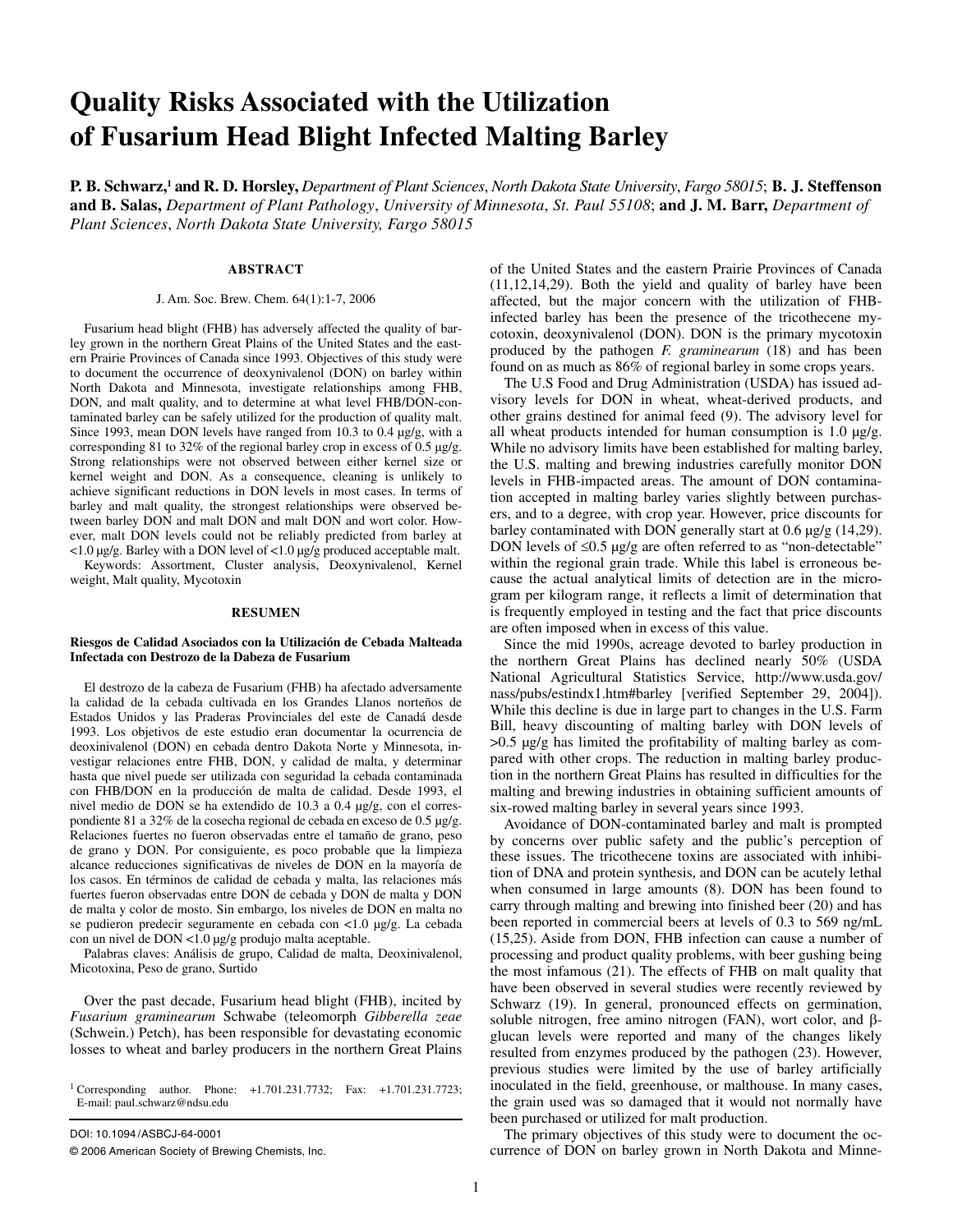sota, investigate relationships among FHB infection, DON, and malt quality in a commercial sample population displaying more acceptable barley quality, and determine at what level of FHBinfected DON-contaminated barley can be safely utilized for the production of quality malt. Commercial samples of a single malting cultivar (Robust) from four consecutive crops years (1996–2000) were utilized to eliminate differences in cultivar response.

## **EXPERIMENTAL**

## **Barley**

Barley samples were collected at harvest throughout all barleygrowing regions of North Dakota and Minnesota as part of regional crop surveys from 1993–2003 (3). A portion of all samples collected within a given year were analyzed for DON. Sampling was based on production, with a greater number of samples being collected in counties with higher projected barley production. For the years 2001–2003, every sample collected was tested for DON, for an average testing of one sample for each 350,000 bushels (bu) (159 metric tons) of production. In years previous to 2001, every second to third sample collected was tested for DON, for an average testing frequency of one sample for each 790,000 bu (358 metric tons) of production. The DON data were used to estimate the proportion of the crop within each crop district that fell within the following DON ranges: ≤0.5, 0.5–0.9, 1.0–2.9, and >3.0 µg/g. Estimates of production (bu) at each DON range were obtained by multiplying the proportion of samples in each district at each DON range by the production for that district. All production data were obtained from the USDA National Agricultural Statistics Service (http://www.usda.gov/nass/pubs/histdata.htm [verified September 30, 2004]). Data were then summed across districts and states to calculate the regional production for each DON range.

Subsets of approximately 25 samples of the six-rowed malting barley cv. Robust were selected for further analysis each year (1996–2000) (3–7). Samples were selected from eastern North Dakota since this region was particularly impacted by epidemics of FHB. Selection of samples in each subset was based on DON levels and was intended to provide a range from <0.5 µg/g to the maximal levels observed. Moisture was determined with a Motomco moisture meter (Model 919ES; Seedburo Equipment Co., Chicago, IL). Samples with moisture levels in excess of 13.5% were allowed to air dry (<13.5%) prior to subsequent analyses and storage. Dried Samples were cleaned on a Carter-Day Dockage Tester (Seedburo Equipment Co.).

## **Mycoflora and Disease Severity**

Mycoflora assays were done according to the methods described by Salas et al (18). FHB incidence was visually assessed on 100 or 200 randomly selected kernels from each harvested sample. Kernels with greater than 25% of their surface covered with lesions were considered blighted. FHB incidence was calculated according the formula: %FHB incidence = (number of blighted kernels/total number of kernels)  $\times$  100].

## **Micromalting**

Thin kernels passing through a sieve with  $1.98 - \times 19.00$ -mm slotted openings were removed prior to malting. Micromalting was performed in duplicate on the plump fraction (>1.98 mm) of each barley sample according to our standard method (10). Time required to reach 45% steep-out moisture was first determined by pilot-steeping a 10 g sample. Steeping of 80 g samples was at 16°C with a 1 hr air rest included with each 12 hr of steeping. The steep water was aerated 6 min/hr. Germination was for 4 days at 16°C and ~95% relative humidity. Samples were turned daily by hand to prevent matting, and sample weight was adjusted to 45% moisture with distilled water. Kilning was conducted in a forcedair laboratory kiln. Total kiln time was 24 hr, during which temperatures were ramped from 49 to 85°C. Rootlets were removed from the kilned malt prior to analysis.

## **DON Determination**

DON analysis of the ungraded samples was conducted immediately after harvest each crop year. DON concentration was determined by column cleanup and gas chromatography with electroncapture detection (GC-ECD) according to Tacke and Casper (27). The limit of quantitation (LOQ) was 0.1 µg of DON per g of barley.

Single-kernel analysis of DON was performed according to a modification of the method of Mirocha et al (13). Single seeds were crushed with a mortar and pestle and carefully transferred to preweighed 13- × 100-mm screw-cap test tubes. Acetonitrile/water (2 mL) was added and the tubes were shaken for 1 hr. The extract (1.5 mL) was applied to a C18:alumina SPE column (Alltech Associates, Deerfield, IL). The tubes were rinsed with an additional 1.0 mL of acetonitrile/water and this was applied to the column. Filtrate (2.0 mL), collected in a  $12- \times 75$ -mm culture tube was transferred to a screw-cap test tube and evaporated to dryness under nitrogen. Determination of DON by GC-ECD was according to Tacke and Casper (27). The LOQ for this procedure was approximately 60 ng of DON per single seed.

| ECTUS OF DUGA INTERNATION (DOTT) IN THE FOLKIL DRAGGRAPH INTERNATIONAL PRINTING DRIVEY I FOUNDLION INCOME |                       |      |                            |            |                |             |            |                                        |                    |
|-----------------------------------------------------------------------------------------------------------|-----------------------|------|----------------------------|------------|----------------|-------------|------------|----------------------------------------|--------------------|
|                                                                                                           |                       |      | Deoxynivalenol $(\mu g/g)$ |            |                |             |            |                                        |                    |
|                                                                                                           | <b>No. of Samples</b> |      |                            |            | Samples $(\%)$ |             |            | <b>Estimated Production (1,000 bu)</b> |                    |
| <b>Crop Year</b>                                                                                          | <b>Tested</b>         | Mean | Min                        | <b>Max</b> | $0.5 - 0.9$    | $1.0 - 2.9$ | $\geq 3.0$ | <b>Total</b>                           | $<0.5 \mu g/g$ DON |
| 2003                                                                                                      | 243                   | 0.5  | < 0.5                      | 5.6        | 21.4           | 12.8        | 1.2        | 117,893                                | 76.169             |
| 2002                                                                                                      | 224                   | 0.7  | < 0.5                      | 12.8       | 16.1           | 12.1        | 5.4        | 57.752                                 | 38,415             |
| 2001                                                                                                      | 247                   | 2.8  | < 0.5                      | 61.9       | 12.2           | 19.8        | 32.8       | 75.204                                 | 26,489             |
| 2000                                                                                                      | 134                   | 2.2  | < 0.5                      | 29.0       | 25.4           | 26.9        | 25.4       | 99.910                                 | 24.453             |
| 1999                                                                                                      | 153                   | 1.1  | < 0.5                      | 10.6       | 28.1           | 24.8        | 7.9        | 57.525                                 | 22,559             |
| 1998                                                                                                      | 142                   | 2.9  | < 0.5                      | 28.6       | 14.1           | 26.8        | 32.4       | 115,866                                | 31,006             |
| 1997                                                                                                      | 156                   | 5.5  | < 0.5                      | 44.1       | 7.7            | 16.0        | 47.4       | 113.732                                | 32,807             |
| 1996                                                                                                      | 180                   | 3.2  | < 0.5                      | 25.8       | 16.7           | 25.6        | 32.2       | 161.899                                | 41,374             |
| 1995                                                                                                      | 132                   | 6.4  | < 0.5                      | 34.6       | 7.6            | 18.9        | 59.1       | 118,399                                | 17,042             |
| 1994                                                                                                      | 144                   | 10.3 | < 0.5                      | 60.0       | 6.9            | 16.0        | 58.3       | 140.928                                | 26.424             |
| 1993                                                                                                      | 147                   | 3.7  | < 0.5                      | 17.2       | 5.4            | 21.1        | 53.1       | 132,832                                | 27,109             |

**TABLE I Levels of Deoxynivalenol (DON) in the North Dakota and Minnesota Malting Barley Production Regiona**

<sup>a</sup> Includes Minnesota crop reporting districts (CRD) 1 and 4, and North Dakota CRDs 1, 2, 3, 5, 6, and 9. See Barr et al (3) for a district map.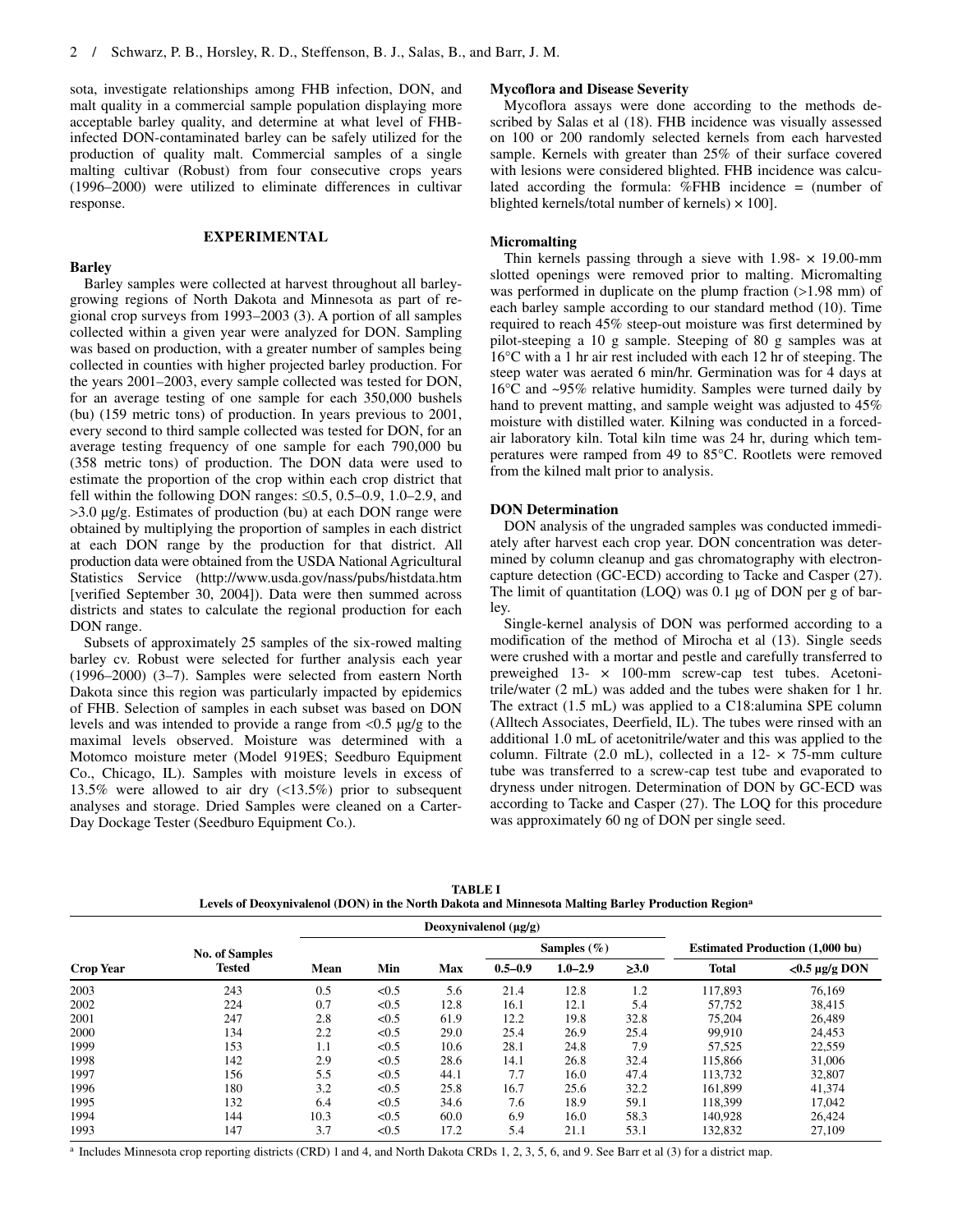## **Barley Quality Analyses**

Barley 1,000-kernel weight and kernel assortment were determined according to standard methods of the American Society of Brewing Chemists (ASBC) (2). Barley protein was determined by near-infrared reflectance (NIR) with an Infratec1226 grain analyzer (Foss North America, Eden Prairie, MN) or by combustion analysis on a Leco Model FP-528 nitrogen determinator system (LECO Corporation, St. Joseph, MI). Protein determination by NIR or combustion analysis were cross-checked against the Kjeldahl method of AACC International (1) using the catalyst described by Williams (30). The above analyses were conducted immediately after harvest for each crop year.

#### **Malt Quality Analyses**

Malt extract, wort protein, FAN, wort color, and wort viscosity were determined according to standard or modified methods of the ASBC (2). Extract was determined on a 25-g sample rather than the 50-g sample described in the official method. All weights and volumes were proportionally reduced (10).

#### **Statistical Methods**

The association between individual traits was determined using simple linear correlation. First, correlation between all traits was done for each environment. To determine if calculation of pooled correlation values across environments was appropriate, homogeneity of the values from each location was tested (26). When appropriate, the pooled correlation values across environments were calculated as outlined in Steel et al (26). Correlation values were deemed significantly different from zero at  $P \leq 0.05$ . Cluster analyses were done for barley DON cutoffs of <0.6, <1.0, and  $\langle 2.0 \rangle$   $\mu$ g/g to study the multivariate interrelationships between barley DON and malt quality. All analyses were done using PC-SAS (SAS Institute, Inc., Cary, NC).

#### **RESULTS**

## **Survey of DON Levels**

#### **in the Regional Six-Rowed Malting Barley Crop**

Although the economic and social impacts of the regional FHB epidemics have been well documented (11,14), little information has been published on the actual occurrence of mycotoxins (22). To demonstrate the magnitude of this problem, regional crop survey data were used to prepare estimates of the mean DON levels and extent of DON contamination that were observed over the past 11 years in the North Dakota and Minnesota six-rowed malting barley crops (Table I). These data represent, perhaps, one of the most extensive and long-term surveys of mycotoxins in small grains conducted to date. During this 11-year time period, mean DON levels ranged from 10.3 µg/g (1994) to 0.5 µg/g (2003). The average percentage of the regional malting barley crop contaminated with DON in excess of  $0.5 \mu g/g$  was estimated at 67% and has ranged from a low of 33% in 2002 to a high of 86% in 1995. Given these levels of incidence, regional malting barley producers have clearly faced a high risk of DON contamination, and in turn, substantial risks of receiving discounted prices for the barley they produced. From the perspective of some growers, the risk of DON combined with existing limits for grain protein, kernel plumpness, and other market factors has further reduced the chances of receiving malting barley prices, and perhaps, the incentive to produce malting barley.

The widespread incidence of DON has also caused hardship to the malting and brewing industries. During these years, the brewing industry in the United States utilized approximately 140 million bu of malt on an annual basis (1 bu malt = 34 lbs; statistical data available from Alcohol and Tobacco Tax and Trade Bureau, http://www.ttb.gov/alcohol/stats/index.htm [verified October 28, 2004]). Malting barley requirements would have been in excess of the malt figure given cleaning and malting losses. Total barley production in the United States ranged from 398 million bu in 1993 to 227 million bu in 2002, with North Dakota/Minnesota on average accounting for  $36\%$  ( $\pm 6\%$ ) of this production (production data available from USDA, National Agricultural Statistics Service, http://www.nass.usda.gov:81/ipedb/grains.htm [verified October 28, 2004]). While vigilant and routine screening for DON by the grain industry since 1993 has greatly reduced the risk of accepting malting barley with unacceptable levels of DON, this has also served to greatly limit available acceptable stocks. Estimates shown in Table I suggest that the amount of barley with DON levels of <0.5 µg/g has been below 30.0 million bu in six of the past 11 years. One also must consider that the amount of acceptable malting barley within these stocks was further reduced by varietal, protein, and kernel plumpness limitations. As such, the industry has been forced to procure more of their annual



**Fig. 1.** Relationship between barley deoxynivalenol (DON) and thinkernel (<1.98 mm) content in 125 samples of cv. Robust barley from eastern North Dakota and northwestern Minnesota (1996–2000 crops)  $(r = 0.158)$ .

**TABLE II Impact of Kernel Sizing on Deoxynivalenol (DON) Levels** 

|                  |                |                          | <b>Mean DON Level</b> |                                                    |             | <b>Consequences of Removing Thin Kernels</b> |                 |                            |  |
|------------------|----------------|--------------------------|-----------------------|----------------------------------------------------|-------------|----------------------------------------------|-----------------|----------------------------|--|
| <b>DON Range</b> | No. of         | <b>Mean Thin Kernels</b> |                       | of Kernel Size Fractions $(\mu \varrho / \varrho)$ |             | <b>Mean DON</b>                              | <b>Mean DON</b> | <b>No. Samples Reduced</b> |  |
| $(\mu g/g)$      | <b>Samples</b> | $(<1.98$ mm $)$ $(\%)$   | Unsized               | $\geq 1.98$ mm                                     | $<$ 1.98 mm | Reduction $(\mu \mathbf{g}/\mathbf{g})$      | Removed $(\% )$ | to $<0.5 \mu g/g$ DON      |  |
| $0.5 - 0.9$      | 19             | 4.7                      | 0.7                   | 0.6                                                | 3.0         | 0.1                                          | 24.0            | 9(47%)                     |  |
| $1.0 - 2.9$      | 39             | 4.3                      | 1.4                   | 1.1                                                | 7.8         | 0.3                                          | 23.6            | 5(18%)                     |  |
| $3.0 - 4.9$      | 22             | 5.6                      | 3.4                   | 2.5                                                | 20.9        | 1.2                                          | 28.3            |                            |  |
| $5.0 - 29.0$     | 24             | 5.6                      | 9.1                   | 6.3                                                | 57.3        | 3.3                                          | 35.7            |                            |  |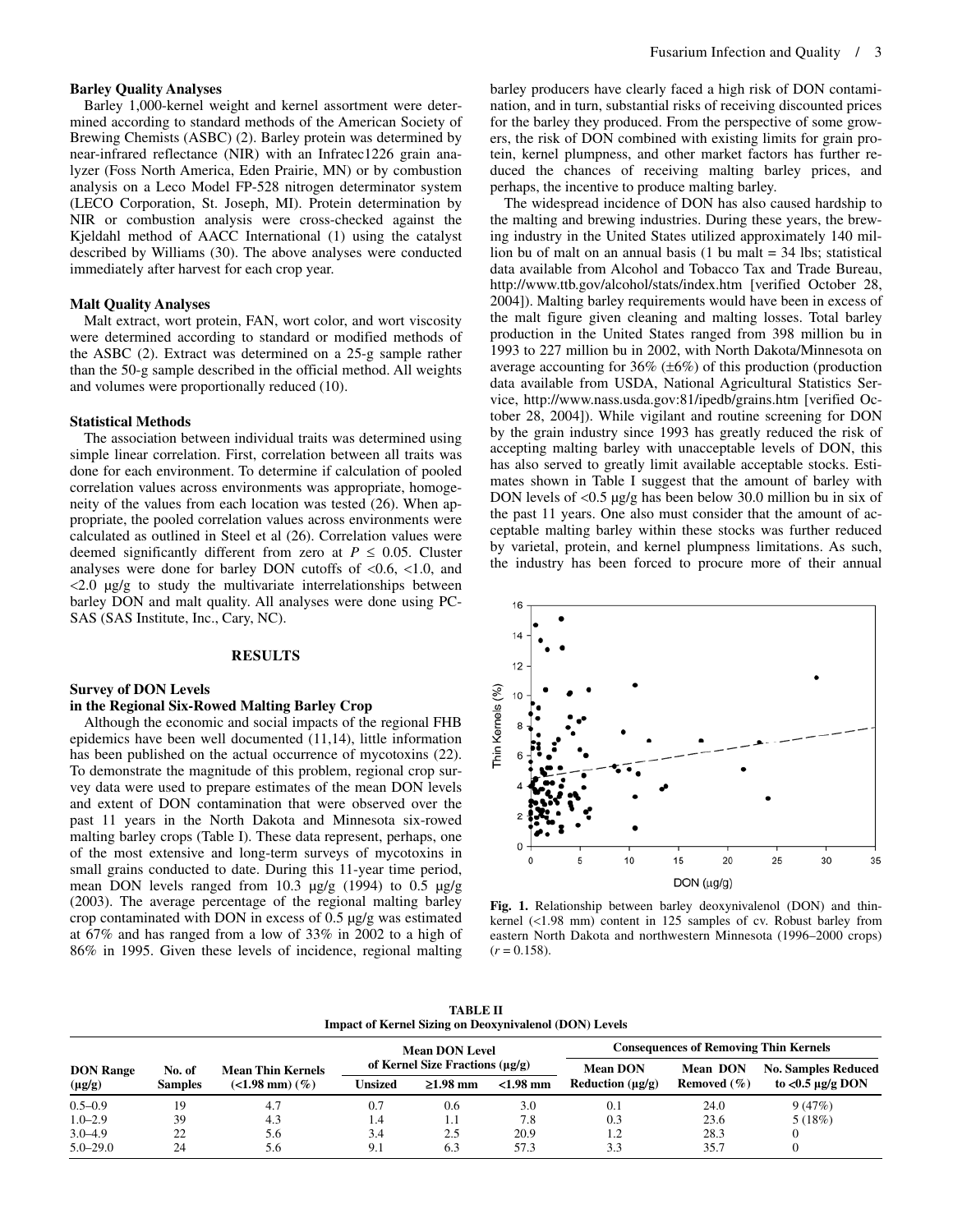malting barley requirements from other states and from outside the United States. Shipping costs from Canada or elsewhere outside the United States add significantly to the per bushel price paid by industry.

Chronological examination of data in Table I seems to suggest a trend toward lower DON levels and incidence in recent years (2002 and 2003). Empirically, the reduction in the percentage of the crop contaminated with DON may reflect the shift in barley production from eastern North Dakota and Minnesota, where FHB has been more prevalent, to northwestern North Dakota, where disease is less prevalent. However, this would be difficult to prove conclusively without an extensive examination of production, disease, and environmental data.

## **Relationship of Grain Size and Weight to DON**

Descriptions of FHB of cereals frequently refer to *Fusarium*damaged kernels as being thinner and smaller (28). This would suggest that cleaning operations that remove thin and lightweight seed might be effective in reducing overall DON levels, and in turn, could reduce risk and make a much larger amount of regional grain available for malting. In a previous study, Perkowski



**Fig. 2.** Relationship between single-kernel weight and deoxynivalenol (DON) (*N* = 100) in a sample of North Dakota cv. Robust barley (2001 crop)  $(r = 0.357)$ . The DON content of bulk sample was 11.9  $\mu$ g/g.

(16) separated 48 barley samples, with DON levels ranging from 0.1–157  $\mu$ g/g, into four kernel size fractions (>2.8,  $\leq$ 2.8–2.5,  $>2.5-2.2$ , and  $<2.2$  mm). On average, 80% of the total sample DON was found in kernels <2.5 mm, and Perkowski (16) suggested that it should be possible to remove a significant amount of DON by rejecting the smallest kernels. However, empirical evidence over the last 11 years has suggested that cleaning is only of limited effectiveness in reducing DON levels in Midwestern sixrowed barley. Isolation of *F*. *graminearum* from healthy looking kernels is not unusual (Bacilio Salas, *unpublished data*).

In the current study, thin kernels  $\left($  < 1.98 mm,  $\frac{5}{64}$  in.) were removed from the 125 samples by laboratory screening. DON determinations were performed on the thin and intermediate-plump (≥1.98-mm fractions) as well as on the original unsized sample. The level of DON on the thin kernel fractions was in fact considerably higher than that seen on the unsized samples (Table II). This suggests that thin kernels contain a disproportionate amount of the DON. However, the overall relationship between DON present in the original sample and the amount of thin kernels was quite poor  $(r = 0.16)$  and is shown in Figure 1. Perkowski  $(16)$ observed much stronger correlations between DON concentration and kernel size, and the discrepancy between the two studies might be explained by the type of samples utilized. In the study by Perkowski, barley was inoculated with *F. graminearum* or *F. culmorum.* In a study by Schwarz et al (24), a pronounced reduction in kernel size was observed when barley was inoculated with *F. graminearum* or *F. poae* (24). However, in the current study, barley was from commercial fields and the timing of natural infection can be extremely variable. Infection of the grain by the pathogen and increases in FHB severity and DON concentration can occur any time from heading to maturity (17). When infection occurs after significant kernel development, the impact on kernel size would be expected to be less pronounced. It is also likely that Perkowski (16), working in Poland, was using two-rowed barley, while six-rowed barley was used in the current study. Two-rowed barley generally has larger and more uniformly sized kernels than does the six-rowed barley. Response to FHB by the two types of barley may not be identical.

The kernel size data also were examined over specific DON ranges since it is possible that removal of thin kernels could be effective for economically significant DON reductions at some levels. In samples where DON levels ranged from 5.0 to 29.0 µg/g, removal of the thin kernels resulted in an average removal of

| TABLE III                                                                                |
|------------------------------------------------------------------------------------------|
| Quality and Fusarium Head Blight (FHB) Parameters of 1996–2000 cv. Robust Barley Samples |

| <b>Parameters</b>                            | No. | Mean  | <b>Standard Deviation</b> | <b>Minimum</b> | <b>Maximum</b> |
|----------------------------------------------|-----|-------|---------------------------|----------------|----------------|
| Barley (FHB parameters)                      |     |       |                           |                |                |
| FHB incidence $(\% )$                        | 119 | 12.1  | 16.5                      | 0.0            | 67.0           |
| <i>Fusarium graminearum</i> incidence $(\%)$ | 83  | 14.8  | 10.5                      | 0.0            | 56.5           |
| Barley deoxynivalenol (DON) $(\mu g/g)$      | 125 | 3.6   | 5.0                       | 0.0            | 29.0           |
| Barley (quality parameters)                  |     |       |                           |                |                |
| Kernel plumpness $(\%)$                      | 125 | 71.3  | 11.3                      | 39.1           | 91.9           |
| Test weight (lb/bu)                          | 125 | 46.2  | 2.4                       | 41.3           | 51.5           |
| Kernel color $(1-10)^a$                      | 125 | 6.6   | 1.5                       | 2.0            | 9.0            |
| Protein $(\% )$                              | 125 | 13.0  | 0.9                       | 10.5           | 15.1           |
| Malt (disease parameters)                    |     |       |                           |                |                |
| $DON(\mu g/g)$                               | 125 | 0.9   | 1.8                       | 0.00           | 12.0           |
| Malt (quality parameters)                    |     |       |                           |                |                |
| Extract $(\% )$                              | 122 | 80.0  | 1.2                       | 77.0           | 82.5           |
| Viscosity (cP)                               | 122 | 1.5   | 0.0                       | 1.4            | 1.6            |
| Wort color (°SRM)                            | 122 | 2.4   | 0.7                       | 1.7            | 8.6            |
| Wort protein $(\%)$                          | 122 | 5.7   | 0.6                       | 4.3            | 8.0            |
| Soluble/total protein $(\%)$                 | 122 | 44.4  | 4.5                       | 36.0           | 60.8           |
| Free amino nitrogen (FAN) (mg/L)             | 122 | 230.8 | 26.7                      | 177.0          | 315.0          |

<sup>a</sup> *L*-value converted to numeric 1–10 scale with a score of 1 indicating bright barley and a score of 10 representing heavily stained barley.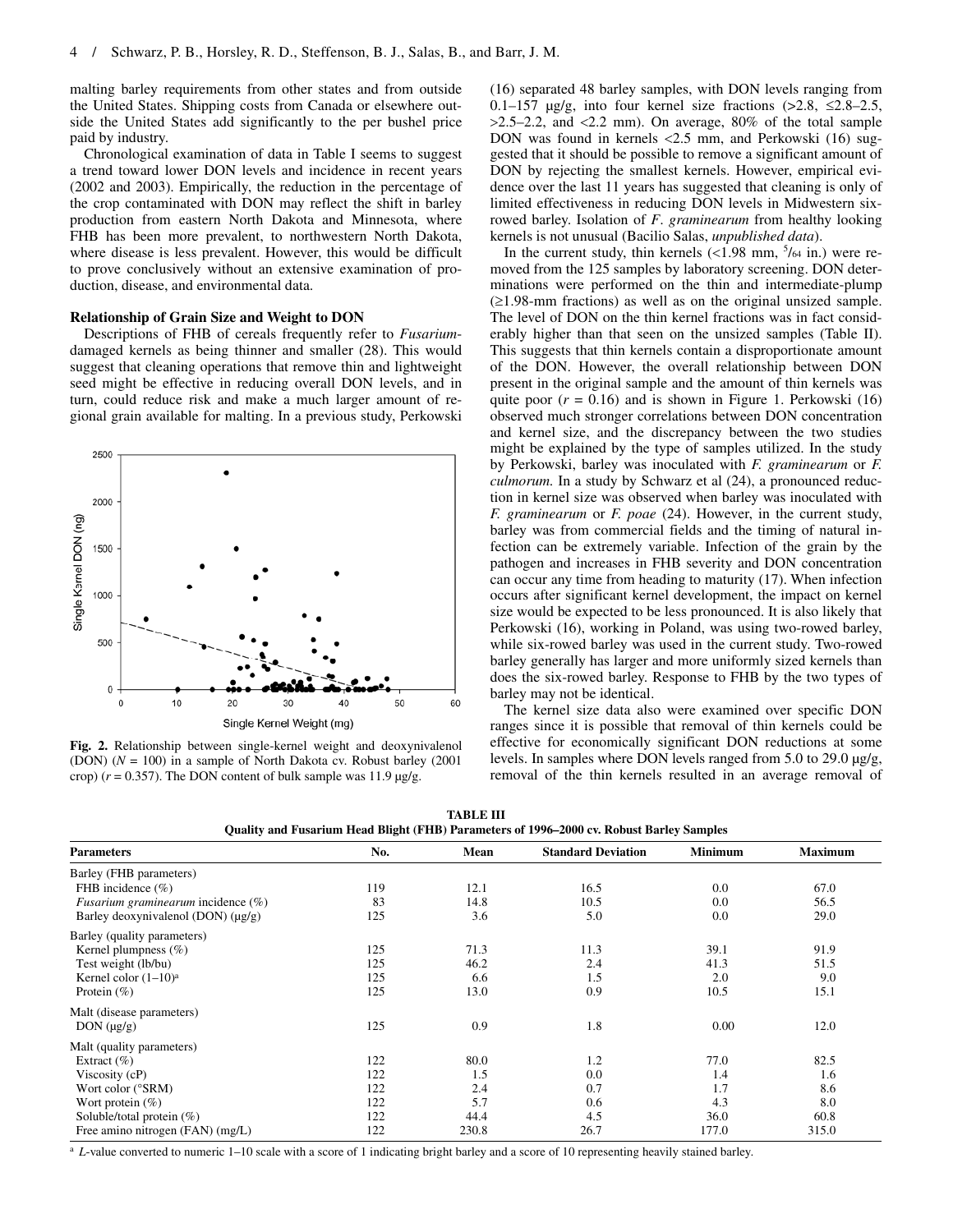35.7% of the DON. However, in no case did screening result in a reduction of DON in the intermediate-plump fraction to  $\leq 0.5$  µg/g (Table II). The same was true for the samples in the 3.0–4.9 µg/g DON range. The largest reduction in DON seen by removal of thin kernels was 23.2 to 5.0 µg/g. Yet this reduced level would still be problematic for malting. In samples displaying <1.0 µg/g DON, removal of thin kernels resulted in reductions to  $\leq 0.5$  µg/g DON in almost 50% of the cases. Approximately 20% of the samples in the 1.0 to 2.9 µg/g DON range were reduced to levels of  $≤0.5 \mu g/g$  DON with removal of thins. This suggests that producers, grain handlers, or grain processors may have success in reducing DON to ≤0.5  $\mu$ g/g with some samples. Growers, however, must balance costs of seed cleaning against price discounts for DON.

The relationship between DON and kernel weight was investigated by performing 100 single-kernel DON analyses on each of three bulk samples (cv. Robust, 2001 North Dakota crop) with DON contents of 7.4, 9.7, and 11.9 µg/g. In all cases, a poor relationship between kernel weight and DON was observed (*r* = 0.13–0.36). The relationship for the sample exhibiting 11.9 µg/g DON is shown in Figure 2. The poor relationships that were observed between both kernel weight and size and DON are not completely surprising since a number of other environmental factors, aside from plant disease, will impact grain fill and thus kernel weight/size. The single-kernel data from all three samples showed that the distribution of DON was very non-uniform, with no DON being detected on 28, 52, and 67% of the kernels, respectively. Individual contaminated kernels contained from ~10 ng to >3,000 ng DON. In two of the samples, approximately 50% of the total sample DON could be attributed to a small number of kernels (≤10%), each containing more than 1,000 ng of DON. In all cases, approximately one-half of these very high DON (>700 ng/kernel) kernels were less than 2.5 mg in weight. Calculations to simulate the removal of kernels  $\langle 2.5 \rangle$  mm in weight demonstrated large reductions in DON. However, in no case were these of economic significance  $\langle$  <0.5  $\mu$ g/DON). Examination of Figure 2 clearly demonstrates that relatively high levels of DON are also found on some kernels with weights in excess of 30 mg.

Interpretation of the kernel weight data is somewhat limited by the fact that only three samples of the same cultivar and crop year were studied. The expense and time associated with the number of tests required to get a reasonable population estimate limited the number of samples that could be evaluated in the current study. However, we are currently evaluating a wider range of cultivars and locations as part of study on the relation of FHB disease symptoms to DON levels. Preliminary results from this work confirm the observations that DON is very non-uniformly distributed on barley samples (spikes), and that kernels with very high DON levels make a disproportionate contribution to total sample DON (P. Schwarz, *unpublished*). Results from the current study suggest that there is probably not a strong relationship between seed weight and DON levels in six-rowed malting barley, and that gravity or density separations are unlikely to result in DON reductions of economic significance in moderate to heavily contaminated samples. However, as was the case with kernel sizing, removal of light kernels from samples with low DON  $\left($ <3.0  $\mu$ g/g) will be of economic significance in some cases.

## **Relationship of Barley and Malt Quality to DON**

Grain quality of samples used in this study was representative of the barley available for purchase from 1996–2000 and varied from poor to excellent (Table III). Approximately 60–70% of all samples would have been judged as acceptable malting quality on the basis of protein and kernel plumpness limits of ≤13.5 and ≥70%, respectively.

The correlations between barley DON and malt DON, FHB incidence and incidence of *F*. *graminearum* were all significantly different from zero ( $P \le 0.05$ ); however, the significance from zero should not be confused with the strength of the associations (Table IV). Moderate associations were observed between barley DON and FHB incidence  $(r = 0.65)$  and barley DON and malt DON  $(r = 0.70)$ . The strength of these relationships suggests that barley with high DON levels would likely produce malt with high DON levels. However, due to the large amount of unexplained variation, this relationship needs to be investigated in greater detail. The correlations between barley DON and barley quality and malt quality traits were generally weak. The only correlation with  $r > 0.50$  was between barley DON and wort color ( $r = 0.59$ ). Overall, this indicates that the level of DON in the barley is not a good predictor of barley, malt quality, or both.

The associations between malt DON and the FHB-related traits and barley and malt quality parameters were similar or slightly weaker than those observed for barley DON (Table IV). A moderately strong association was observed between malt DON and wort color  $(r = 0.74)$ . This observation is not surprising because DON is an indicator of FHB infection, and *Fusarium* is thought to produce significant amounts of proteolytic enzymes during infection (23). Darker wort color is presumably due to an increased level of color precursors resulting from the proteolytic action of the pathogen.

To gain a better understanding of the relationship between barley and malt DON, correlations were calculated between these two parameters for barley that fell into the acceptable class (i.e., barley DON ≤0.5 ppm) and the unacceptable class. Additionally, correlations between barley and malt DON were calculated for barley DON cutoff values of <1.0, <2.0, and <3.0 µg/g (Table V). On average, the associations between barley and malt DON were

**TABLE IV Correlations Between Barley Deoxynivalenol (DON) and Malt DON and Other Barley and Malt Quality Parameters.** 

| <b>Parameters</b>                              | <b>Barley DON</b> Malt DON |           |
|------------------------------------------------|----------------------------|-----------|
| Barley (Fusarium head blight [FHB] parameters) |                            |           |
| FHB incidence $(\% )$                          | $0.65***$                  | $0.57***$ |
| <i>Fusarium graminearum</i> incidence $(\%)$   | $0.49**$                   | $0.36***$ |
| Barley (quality parameters)                    |                            |           |
| Kernel plumpness                               | $-0.14$                    | 0.04      |
| Test weight                                    | $-0.29*$                   | $-0.19$   |
| Color                                          | 0.18                       | $0.25*$   |
| Protein                                        | 0.18                       | $0.21*$   |
| Malt (FHB parameters)                          |                            |           |
| Malt DON                                       | $0.70**$                   | .         |
| Malt (quality parameters)                      |                            |           |
| Extract                                        | $-0.09$                    | 0.14      |
| <b>Viscosity</b>                               | $-0.05$                    | $-0.05$   |
| Wort color                                     | $0.59^{10}$                | $0.74***$ |
| Wort protein                                   | 0.14                       | $0.36***$ |
| Soluble/total protein                          | 0.10                       | 0.16      |
| Free amino nitrogen (FAN)                      | $0.25^*$                   | $0.45***$ |

<sup>a</sup> \* and \*\* = significant at  $P \le 0.05$  and  $P \le 0.01$ , respectively.

**TABLE V Correlations Between Barley and Malt Deoxynivalenol (DON) Using Different Barley DON Cutoff Values** 

| <b>Barley DON Cutoff</b> | <b>DON Below Cutoff</b> | <b>DON Above Cutoff</b> |
|--------------------------|-------------------------|-------------------------|
| $<0.6$ ppm               | 0.21                    | 0.72                    |
| $<1.0$ ppm               | 0.28                    | 0.70                    |
| $<$ 2.0 ppm              | 0.56                    | 0.79                    |
| $<$ 3.0 ppm              | 0.43                    | 0.76                    |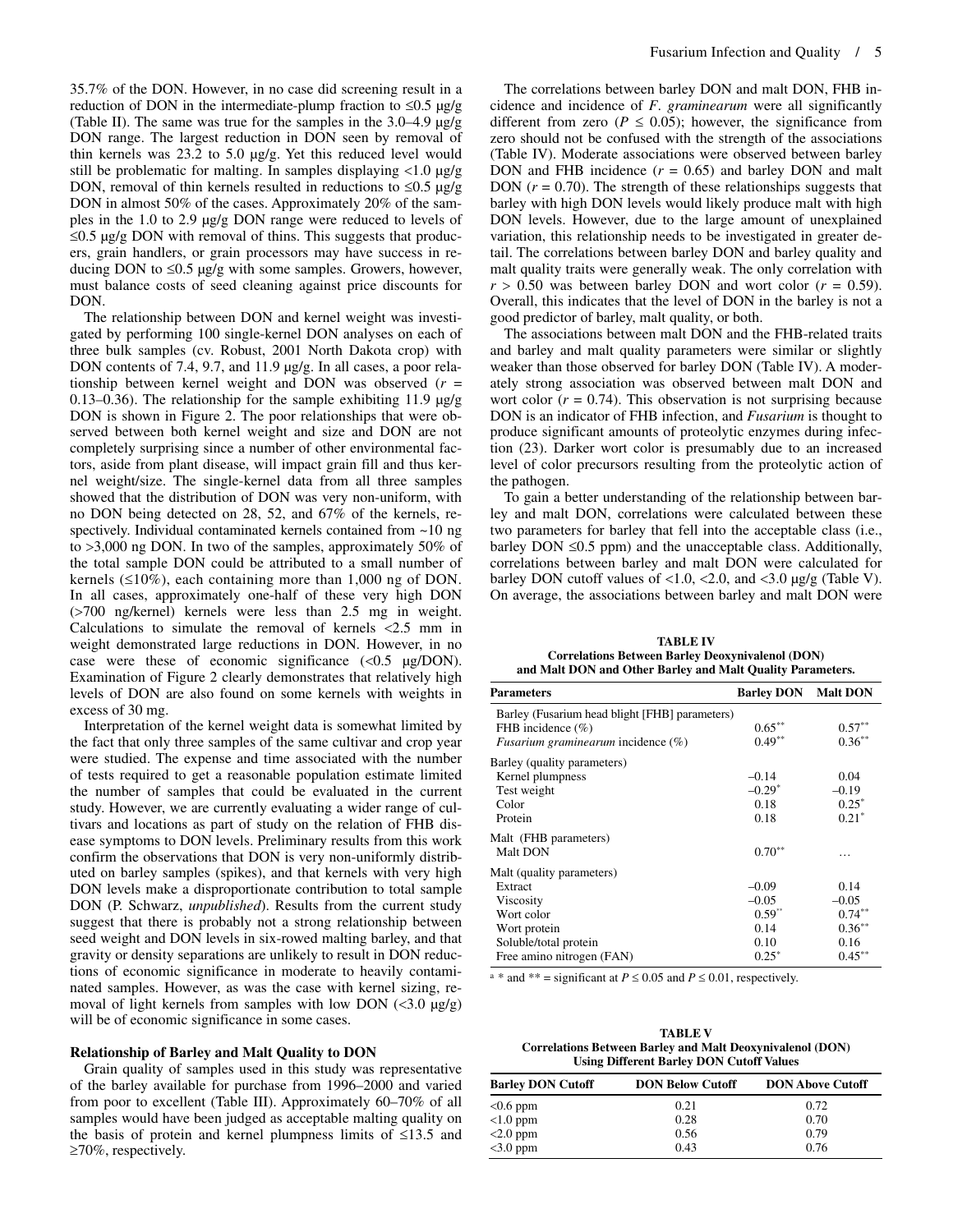much weaker for the acceptable barley DON class  $(r = 0.37)$  than for the unacceptable class  $(r = 0.74)$ . In fact, the associations were weakest  $(r < 0.30)$  for barley DON cutoff values  $< 1.0 \mu g/g$ . This suggests that malt DON levels cannot be reliably predicted from barley with DON <1.0 µg/g.

To study the relationships between barley FHB, and barley quality and malt quality parameters, three cluster analyses were performed using traits of FHB incidence, barley DON, percent plump kernels, percent thin kernels, test weight, barley protein, kernel color, malt DON, extract, viscosity, wort color, wort protein, soluble/total (S/T) protein, and FAN. Also, a new parameter called barley quality class was included in the analyses. Barley quality class was either "1" for acceptable or "2" for unacceptable. To fall into the acceptable class, a barley sample had to have the following criteria: FHB incidence <10.0%, plump kernels  $≥65.0\%$ , thin kernels ≤5.0%, test weight ≥46.0 lb/bu, protein ≤13.5%, and a barley DON cutoff of ≤0.05, 1.0, or 2.0 µg/g. Different cluster analyses were done for each of the barley DON cutoff levels. Results from all analyses indicate that barley DON was no more important in predicting malt quality than was the barley quality parameters of kernel plumpness, test weight, and grain protein. To ensure a high likelihood ( $P \ge 0.95$ ) of having acceptable malt quality, the barley malt needs to have acceptable quality for all barley parameters. A weakness in any one of the barley quality parameters increased the likelihood of having unacceptable malt quality. Barley with unacceptable values for kernel plumpness, test weight, and/or protein could result from a crop stressed by unfavorable growing conditions or disease. Thus, barley DON should not be weighed any differently as a discounting factor as the protein or kernel plumpness.

The running of multiple cluster analyses using different barley DON cutoff values allowed us to determine if raising the cutoff value from ≤0.5 ppm would have an affect on overall malt quality. Results from our analysis indicate that raising the barley DON cutoff to  $\leq 1.0$  ppm would not result in malt with DON  $> 0.5$  ppm or other unacceptable characteristics. It was only when the barley DON was >1.0 ppm that malt with unacceptable malt DON, wort color, wort protein, or S/T protein was produced.

#### **LITERATURE CITED**

- 1. AACC International Method 46-10 Crude protein–improved Kjeldahl method. *Approved Methods of the American Association of Cereal Chemists*, 9th ed. AACC International, St Paul, MN, 1983.
- 2. American Society of Brewing Chemists. *Methods of Analysis*, 8th ed. Barley-2C Assortment, -2D 1,000-kernel weight; Malt-4 Extract, -5A Nitrogen in laboratory wort, -5B Free amino nitrogen in laboratory wort; Wort-9 Color, and -13 Viscosity. The Society, St Paul, MN, 1992.
- 3. Barr, J. M., Schwarz, P. B., Harrold, R. L., Bauer, M. L., Lardy, G. P., and Kapphahn, M. E. *2000 Regional Barley Crop Quality: North Dakota, Minnesota*. North Dakota Barley Council, Fargo, 2000.
- 4. Barr, J. M., Schwarz, P. B., Harrold, R. L., Bruns-Olson, C., Kapphahn, M. E., and Gordon, D. T. *1996 Regional Barley Crop Quality: North Dakota, Minnesota, and South Dakota*. North Dakota Barley Council, Fargo, 1996.
- 5. Barr, J. M., Schwarz, P. B., Harrold, R. L., Bucher, D. R., Kapphahn, M. E., and Gordon, D. T. *1997 Regional Barley Crop Quality: North Dakota, Minnesota, and South Dakota*. North Dakota Barley Council, Fargo, 1997.
- 6. Barr, J. M., Schwarz, P. B., Harrold, R. L., Kapphahn, M. E., and Gordon, D .T. *1998 Regional Barley Crop Quality: North Dakota, Minnesota, and South Dakota*. North Dakota Barley Council, Fargo, 1998.
- 7. Barr, J. M., Schwarz, P. B., Harrold, R. L., Kapphahn, M. E., and Gordon, D. T. *1999 Regional Barley Crop Quality: North Dakota, Minnesota, and South Dakota*. North Dakota Barley Council, Fargo, 1999.
- 8. Council for Agricultural Science and Technology. Mycotoxicoses in animals. Pages 58-85 in: *Mycotoxins*: *Risks in Plant, Animal and Human Systems*. Task Force Report No. 139. CAST, Ames, IA, 2002.
- 9. Council for Agricultural Science and Technology. Risk assessment and regulations for mycotoxins. Pages 104-128 in: *Mycotoxins*: *Risks in Plant, Animal and Human Systems*. Task Force Report No. 139. CAST, Ames, IA, 2002.
- 10. Karababa, E., Schwarz, P. B., and Horsley, R. D. Effect of kiln schedule on micromalt quality parameters. *J. Am. Soc. Brew. Chem*. 51:163-167, 1993.
- 11. McMullen, M. Impacts of head blight on the North American agricultural community: The power of one disease to catapult change. Pages 484-503 in: *Fusarium Head Blight of Wheat and Barley*. K. J. Leonard and W. R. Bushnell, Eds. The American Phytopathological Society, St Paul, MN, 2003.
- 12. McMullen, M., Jones, R., and Gallenberg, D. Scab of wheat and barley: A re-emerging disease of devastating impact. *Plant Dis*. 81:1340-1348, 1997.
- 13. Mirocha, C. J., Kolaczkowski, E., Xie, W., Yu, H., and Jelen, H. Analysis of deoxynivalenol and its derivatives (batch and single kernel) using gas chromatography/mass spectrometry. *J. Agric. Food Chem*. 46:1414-1418, 1998.
- 14. Nganje, W. E., Johnson, D. D., Wilson, W. W., Leistritz, F. L., Bangsund, D. A., and Tiapo, N. M. *Economic Impacts of Fusarium Head Blight in Wheat and Barley: 1998-2000.* Agribusiness and Applied Economics. Report No. 464. North Dakota State University, Fargo, 2001.
- 15. Papadopoulou-Bouraoui, A., Schwarz, P., Thomas, K., Stroka, J., and Anklam, E. Survey of deoxynivaenol in beer and study of its fate during brewing. Pages 63-71 in: *Mycotoxins and Other Contaminants in the Malting and Brewing Industries*. European Brewery Convention Symposium Bulletin. EBC, Zoeterwoude, Netherlands, 2003.
- 16. Perkowski, P. Distribution of deoxynivalenol in barley kernels infected by *Fusarium. Nahrung* 42 (2):81-83, 1998.
- 17. Prom, L. K., Horsley, R. D., Steffenson, B. J., and Schwarz, P. B. Development of fusarium head blight and accumulation of deoxynivalenol in barley sampled at different growth stages. *J. Am. Soc. Brew. Chem*. 57:60-63, 1999.
- 18. Salas, B., Steffenson, B. J., Casper, H. H., Tacke, B., Prom, L. K., Fetch, T. G., Jr., and Schwarz, P. B. *Fusarium* species pathogenic to barley and their associated mycotoxins. *Plant Dis*. 83:667-674, 1999.
- 19. Schwarz, P. B. Impact of head blight on the malting and brewing quality of barley. Pages 395-419 in: *Fusarium Head Blight of Wheat and Barley*. K. J. Leonard and W. R. Bushnell, Eds. The American Phytopathological Society, St Paul, MN, 2003.
- 20. Schwarz, P. B., Beattie, S., and Casper, H. H. The fate and development of naturally occurring *Fusarium* mycotoxins during malting and brewing. *J. Am. Soc. Brew. Chem*. 53:121-127, 1995.
- 21. Schwarz, P. B., Beattie, S., and Casper, H. H. Relationship between *Fusarium* infestation of barley and the gushing potential of malt. *J. Inst. Brew.* 102:93-96, 1996.
- 22. Schwarz, P. B., Casper, H. H., and Barr, J. M. Survey of the occurrence of deoxynivalenol (vomitoxin) in barley grown in Minnesota, North Dakota, and South Dakota during 1993. *Tech. Q. Master Brew. Assoc. Am.* 32:190-194, 1995.
- 23. Schwarz, P. B., Jones, B. L., and Steffenson, B. J. Enzymes associated with *Fusarium* infection of barley. *J. Am. Soc. Brew. Chem*. 60:130-134, 2002.
- 24. Schwarz, P. B., Schwarz, J. G., Zhou, A., Prom, L. K., and Steffenson, B. J. Effect of *Fusarium graminearum* and *F. poae* infection on barley and malt quality. *Montsschr. Brauwiss.* 54(3/4):55-63*,*  2001.
- 25. Scott, P. M. Mycotoxins transmitted into beer from contaminated grains during brewing. *J*. *AOAC Int.* 79:875-882, 1996.
- 26. Steel, R. G. D., Torrie, J. H., Dickey, D. A. *Principles and Procedures of Statistics-A Biometrical Approach*. McGraw-Hill, Inc., New York, 3rd ed., 1997.
- 27. Tacke, B. K., and Casper, H. H. Determination of deoxynivalenol in wheat, barley, and malt by column cleanup and gas chromatography with electron capture detection. *J. AOAC Int*. 79:472-475, 1996.
- 28. Tekauz, A. Diseases of barley. In: *Diseases of Field Crops in Canada.* K. L. Bailey, B. D. Gossen, R. K. Gugel, and R. A. Morrall, Eds.